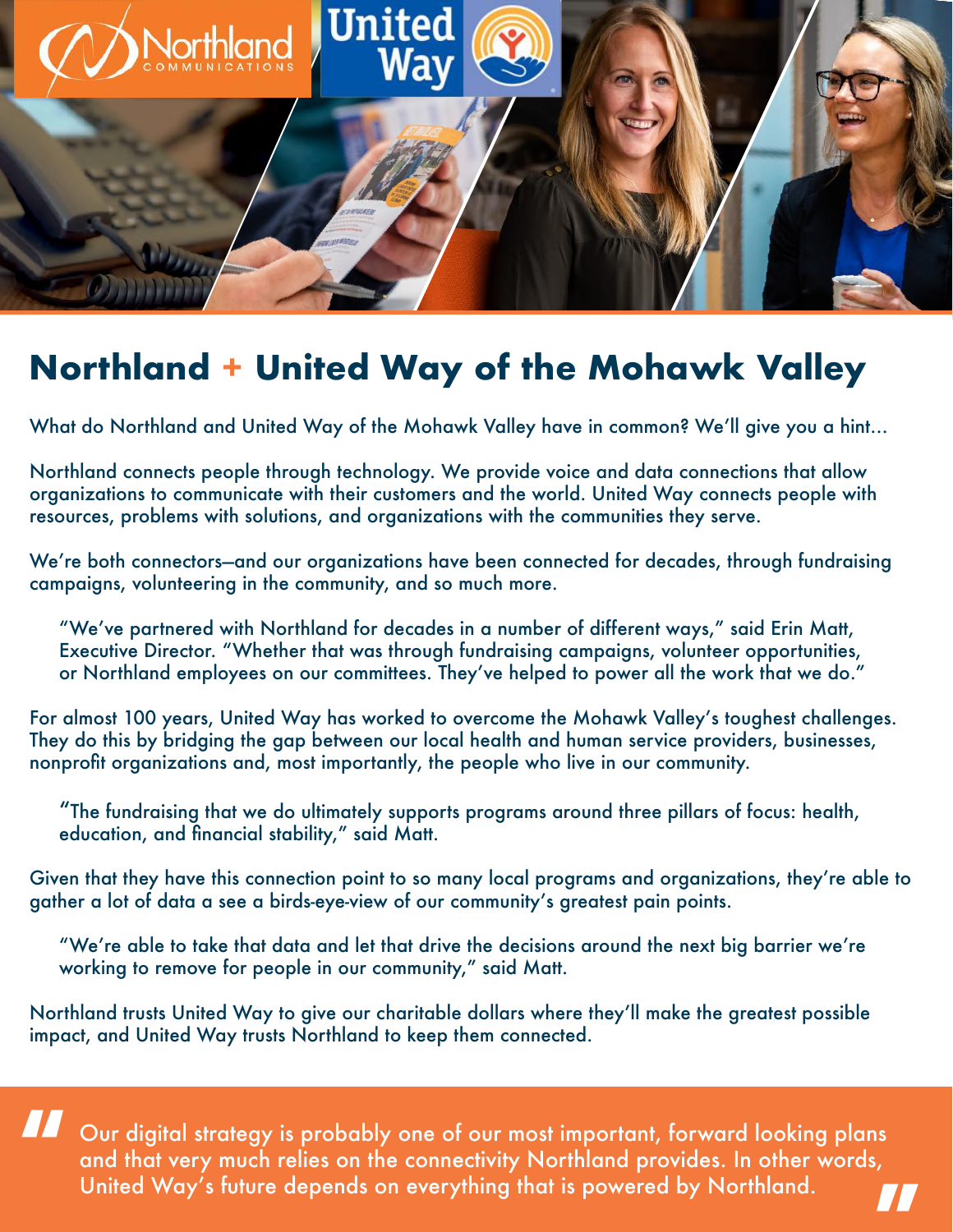## **TECHNOLOGY** TO SUPPORT YOUR MISSION

When it came time for United Way to upgrade to a new phone system, they looked to Northland for a solution that would not only fit their budget, but would support their mission.

Our Business Unlimited solution was the perfect fit, designed with flexibility and scalability in mind to fit virtually any budget, without compromising quality.

Plus, its advanced features help teams be more mobile and productive, which is ideal for a team like United Way that's working to make a big impact.

"Our recent transition to a VOIP system is a great example of how Northland was able to work with us and develop a solution that not only fit our budget, but was a custom solution to meet our needs."

United Way covers all of Oneida and Herkimer counties.

With Erin and her team frequently on the road, our Business Unlimited solution allows them to enjoy all of the comforts of a traditional phone system with the added convenience of mobility.



Business Unlimited was the perfect fit, designed with flexibility and scalability in mind to fit virtually any budget, without compromising quality.



**" " United Way's future depends on everything that is powered by Northland.**

**- Erin Matt** Excecutive Director